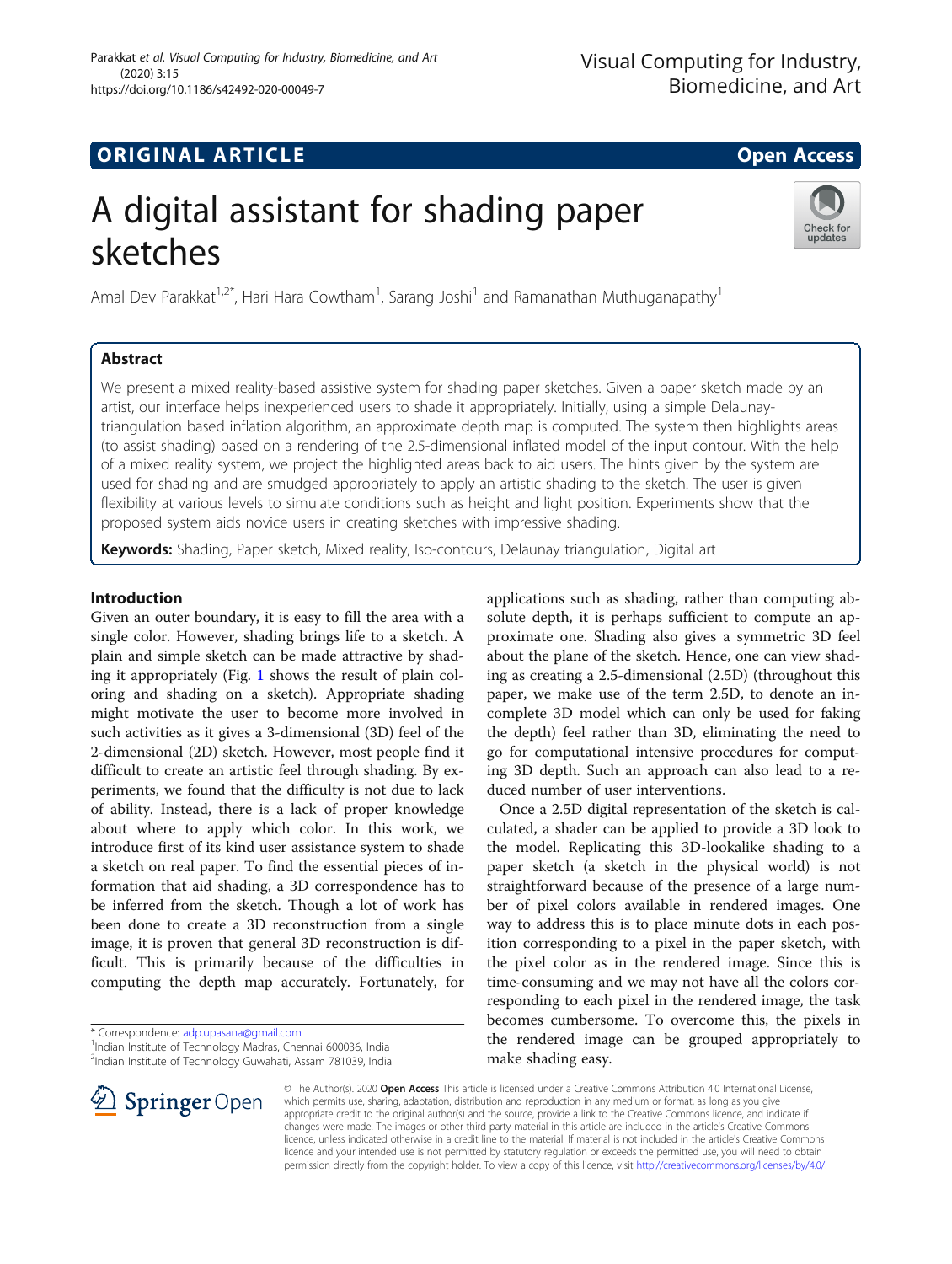<span id="page-1-0"></span>

Even though various methods exist to assist the sketching process on a paper sketch, to the best of our knowledge, no previous research has been published to support shading a paper sketch without additional information. In this context, we present an interactive digital assistant whose aim is to create impressive shadings and to make the shading task easier, particularly for novice users. Based on very little information provided by the user, a 2.5D inflation of the digital version of the paper sketch (acquired by scanning) is computed. Since the main factors influencing shading include depth, base color, lighting position, and intensities, the user is given the flexibility to adjust these aspects.

In this paper, the major contribution is our framework, which contains three parts: a 2.5D inflation algorithm, iso-contour computation with appropriate colors, and a mixed reality interface. The major challenges for designing this system can be described as follows: First, we need a simple to understand and implement inflation algorithm to create a 2.5D model from the sketches. Second, user interactions should be easy, intuitive, and straightforward since the target users are novices and may include artists who are not comfortable using complicated user interfaces. Finally, the iso-contours generated should be easy to map into the physical medium (i.e., mapping from digital iso-contours to a paper sketch). The first two challenges are handled by using simple and easy to edit 2.5D modeling. To address the final challenge, we took advantage of the power of the mixed reality interface. Figure 2 shows a sample sketch, an inflated mesh in 2.5D, and the shading given with the assistance of our system.

### Related framework

Software-based assistance used to help novice users create artwork is not a new concept in the computer graphics community. The level of support spans from assisting simple processes like sketching [[1\]](#page-14-0) and coloring [[2\]](#page-14-0), up to creating complex tasks like clay sculpting [\[3](#page-14-0)], making wire arts  $[4]$ , wind-up toys  $[5]$  $[5]$  $[5]$ , pop-up paper models [\[6\]](#page-14-0), generating abstract 3D representations with planar sections [\[7](#page-14-0)] or pipes [\[8](#page-14-0)]. Computer assisted tools

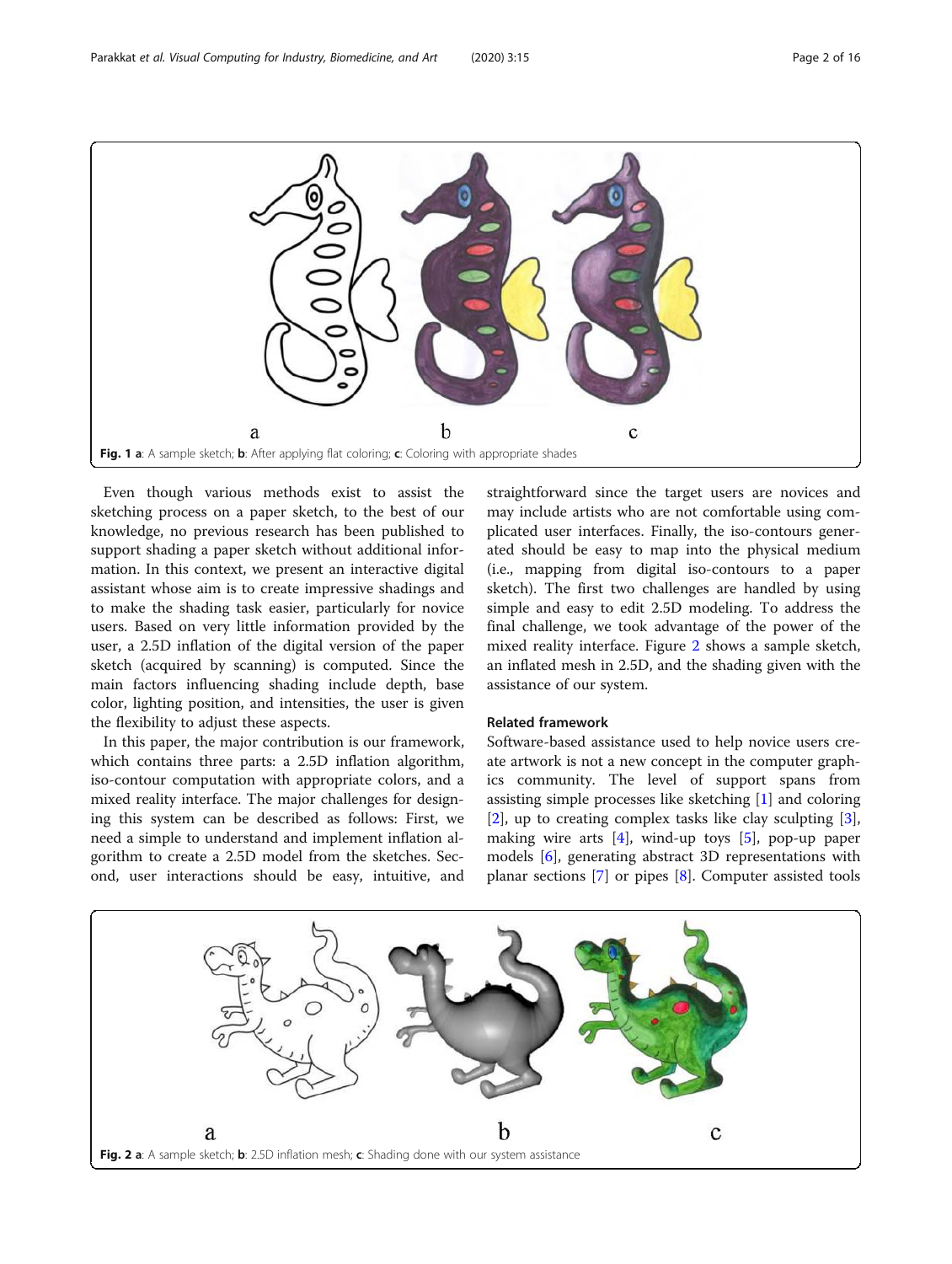<span id="page-2-0"></span>

for developing art works like Deco  $[9]$  $[9]$ , Weavy  $[10]$  $[10]$  $[10]$ , the design of iris folding patterns [\[11](#page-14-0)] are also used to support artistic tasks.

Aside from the non-photo realistic rendering of digital images, some contributions concentrate on using digital assistants to create art in the physical world. For example, Shilkrot et al. [\[2](#page-14-0)] introduced a device with 6 degree of freedom tracking to facilitate an augmented airbrush for computer-aided painting. Whereas, Prévost et al. [\[12\]](#page-14-0) introduced a system which tracks the position of a spray can and determines the amount to be dispersed for replicating an image with spray paint.

Some published research focuses on making the coloring process easy and fun-filled. Two main contributions moving in this direction are by Clark et al. [\[13](#page-14-0)] and Magnenat et al. [[14\]](#page-14-0). Both use the power of augmented reality to demonstrate the impact of coloring a sketch by mapping the effect on an associated 3D model in realtime. A connecting-the-dots approach using an augmented reality interface for sketching can be observed in

ref. [\[15\]](#page-14-0). Various commercial products such as Crayola Color Alive [\[16](#page-14-0)], Chromville [\[17](#page-14-0)], and Disney's "Color and Play" [\[18\]](#page-14-0) are also available which help to visualize the effect of coloring, on an associated 3D model. The main disadvantage of such systems is the need for apriori knowledge about the associated 3D model for each sketch. MagicToon [[19](#page-14-0)] offers another similar publication in which the main objective is to facilitate a 3D color mapped cartoon model creation from 2D drawings. The system creates an automatic 3D model from a 2D sketch and also provides operations to edit and animate the model. Flagg and Rehg [\[20](#page-14-0)] help users to imitate the given painting with real-time feedback. The input painting is divided into layers and, with the help of a projector and a real-time camera, the user is asked to paint. Aside from the coloring assistants, manipulating shading based on inflated models have also been pre-sented in refs. [[21](#page-14-0)–[23\]](#page-14-0). Recently Panotopoulou et al. [[24](#page-14-0)] developed a wooden block painting system. Unfortunately, this is not scalable and requires a dedicated set of

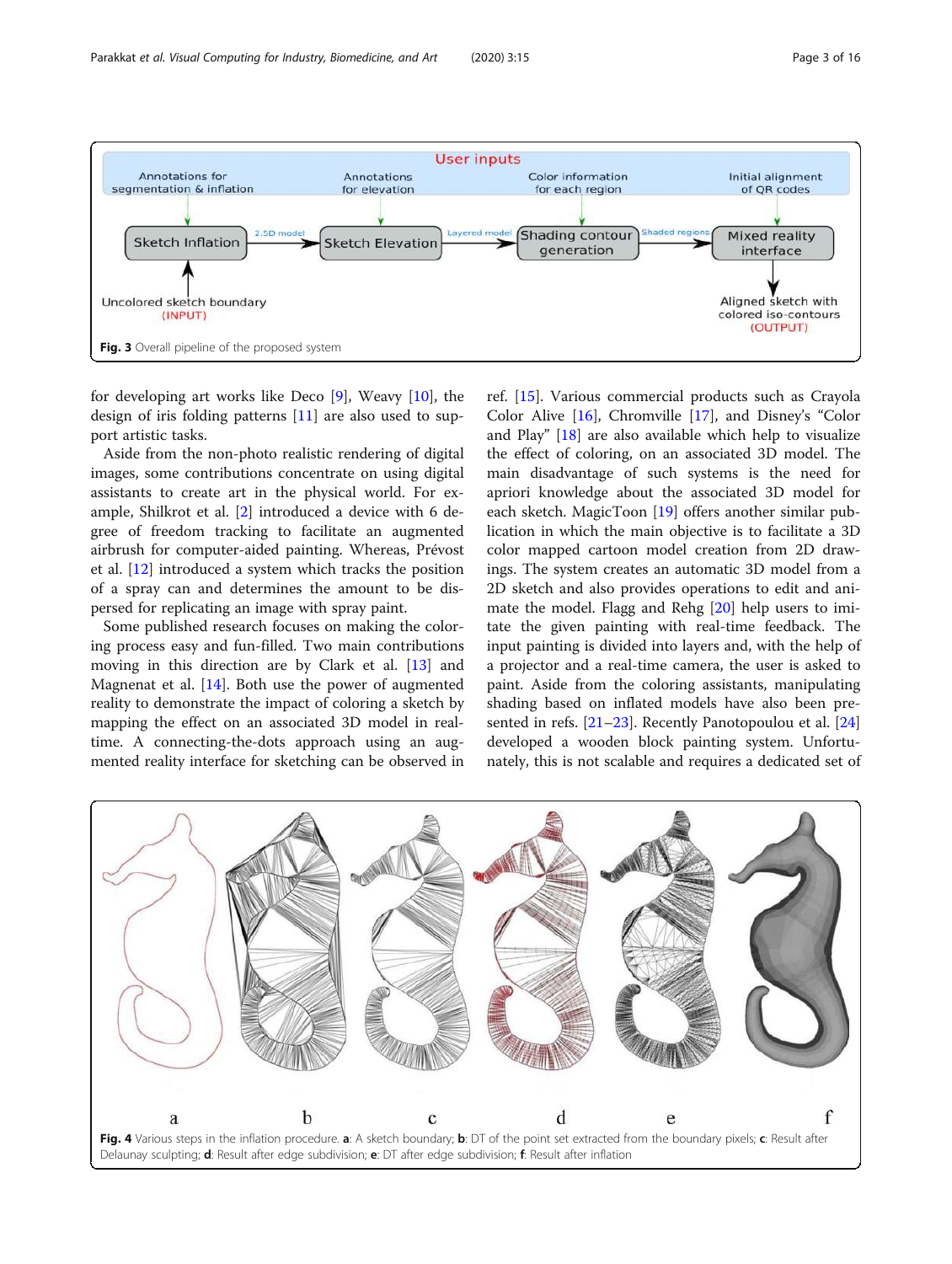<span id="page-3-0"></span>

wooden blocks for each painting. The natural alternative to avoid these limitations is to use an augmented/mixed reality interface. Significant advantages for using such a system include the ability to reuse resources and the cost-effective setup.

### **Methods**

#### Overall framework

Figure [3](#page-2-0) shows the overall pipeline of our shading assistance system. The system starts with an uncolored sketch boundary provided by the user, which has yet to be colored. Initially, based on user annotations, the sketch is segmented into different pieces. With the help of the user, the segments are inflated using a Delaunaytriangulation based sketch inflation algorithm and layered appropriately. Toon shading is applied to this layered model to compute various iso-contours such that each iso-contour can be filled with a single color. Using a digitally colored sketch (boundary sketch colored using a flood fill procedure) as a reference, we identify the colors to be filled inside each iso-contour. The shades, along with appropriate regions, are projected back to the table surface with the help of a mixed reality interface. The guidelines (areas along with shades) are used to create beautiful shades on the sketch.

#### Sketch inflation

Given a sketch, various algorithms exist for generating 2.5D inflation. Though methods explained in Teddy [[25\]](#page-14-0), RigMesh [\[26](#page-15-0)] can be used for generating same, we use the following approach for inflation:

- Boundary pixels of the shape to be inflated are extracted and used to create a point set;
- Delaunay triangulation (DT) of the point set is computed, and triangles lying outside the shape are removed (as in ref. [\[27](#page-15-0)]);
- Each remaining triangle in the triangulation is inflated using the following procedure:
- The boundary of the triangle is divided into  $n$  points ( $n$  is set as 24 for the experimental purpose by applying mid-point subdivision on edges, such that each point can be elevated appropriately to convert the edge into a semi-circle) and let N be the set of all  $n$  points;
- DT of N is computed;
- Each sampled point in the edges other than the exterior edges (edges which are not part of more than one triangle) is then assigned a z-coordinate based on its distance from the midpoint of the edge, d:

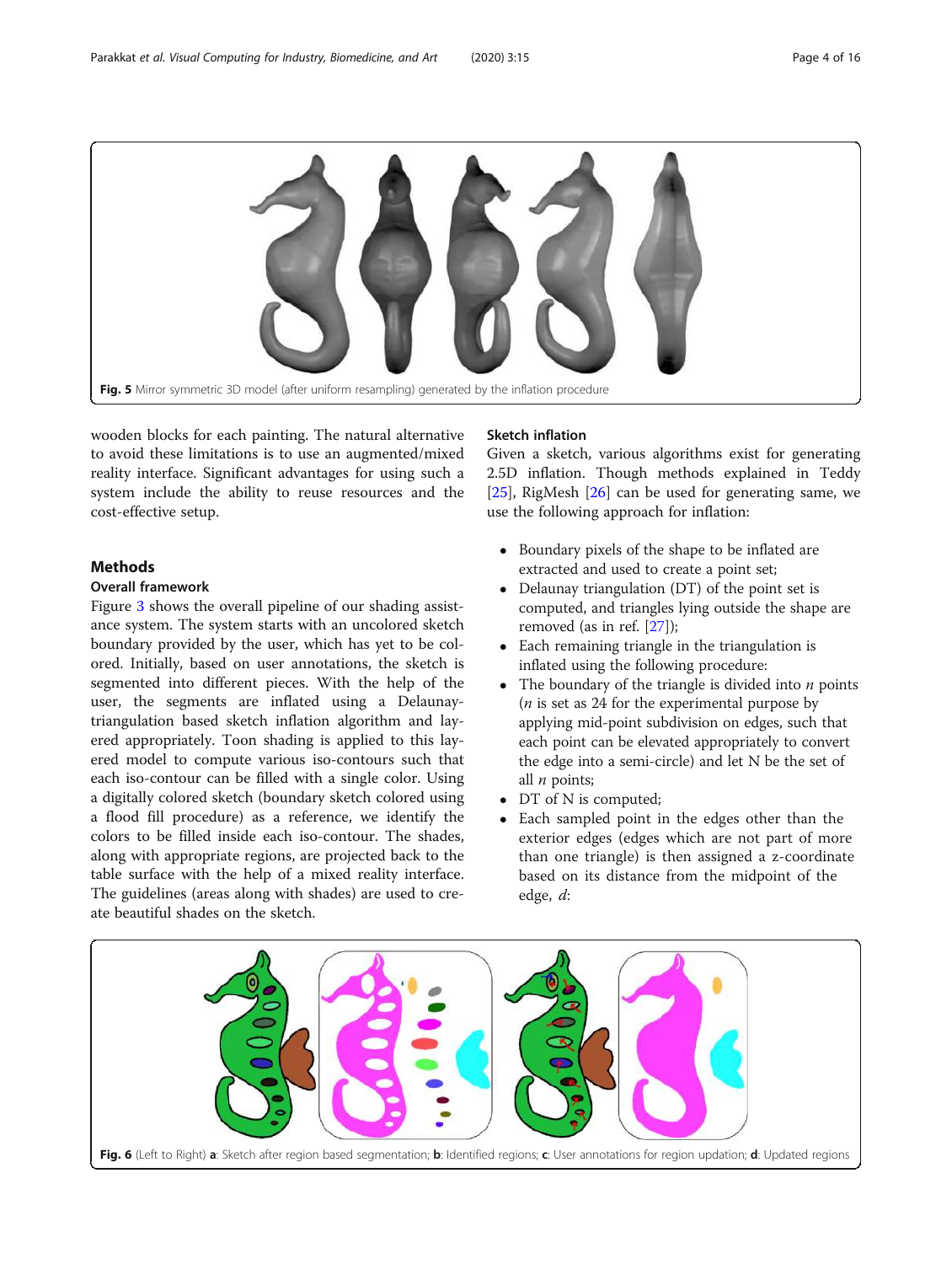<span id="page-4-0"></span>

$$
h_0 = e^* \sqrt{\left(\frac{\|AB\|}{2}\right)} 2 - d^2 \tag{1}
$$

where A and B are the endpoints of the edge, and  $e \in$ [− 2, 2] is an elevation parameter used to control the height of inflation.

 Connectivity is made between elevated points based on DT(N)

Figure [4](#page-2-0) demonstrates the various steps in the inflation algorithm. Starting from a simple sketch, as shown in Fig. [4](#page-2-0)a, pixels are converted into points and used to compute the DT (Fig. [4b](#page-2-0)), triangles lying outside the shape are removed (Fig. [4](#page-2-0)c), and the result of edge subdivision is shown in Fig. [4d](#page-2-0). The result after computing the DT of each triangle under consideration is shown in Fig. [4](#page-2-0)e, and Fig. [4](#page-2-0)f shows the final inflated result after assigning a depth value to each sampled point. It should be noted that assigning positive and negative depth values along with connection information derived from the DT, can be used to create mirror-symmetric 3D models. Figure [5](#page-3-0) shows a sample mirror-symmetric 3D model (after smoothing with uniform resampling) generated with the help of our inflation procedure.

Since our input is a plain sketch without any additional information, we apply a number of preprocessing operations to order them. Given a sketch, it is possible to create different 2.5D models because of the presence of textures and different elevation levels. Since the texture, elevation, and layering information cannot be directly inferred from the sketch, we involve user intervention to create the 2.5D model, which best approximates user imagination. To achieve this, we took advantage of interactive region-based segmentation and elevation procedures.

#### Region based segmentation

Given a sketch, one of the difficult tasks is to segment it meaningfully. Unfortunately, automatic segmentation becomes more challenging if textures are present in the input sketch (the difficulty lies in distinguishing textures from the regular parts). Rather than placing extra constraints on the input sketch, we involve user intervention to complete the task. From a user's point of view, identifying textures from a sketch is a straight-forward task. Starting from an initial segmentation in which each closed region will be a segment (by repeatedly applying the Flood-Fill algorithm), based on the user annotations, regions are updated. User annotation is applied by marking two regions and defining one of the two operations:

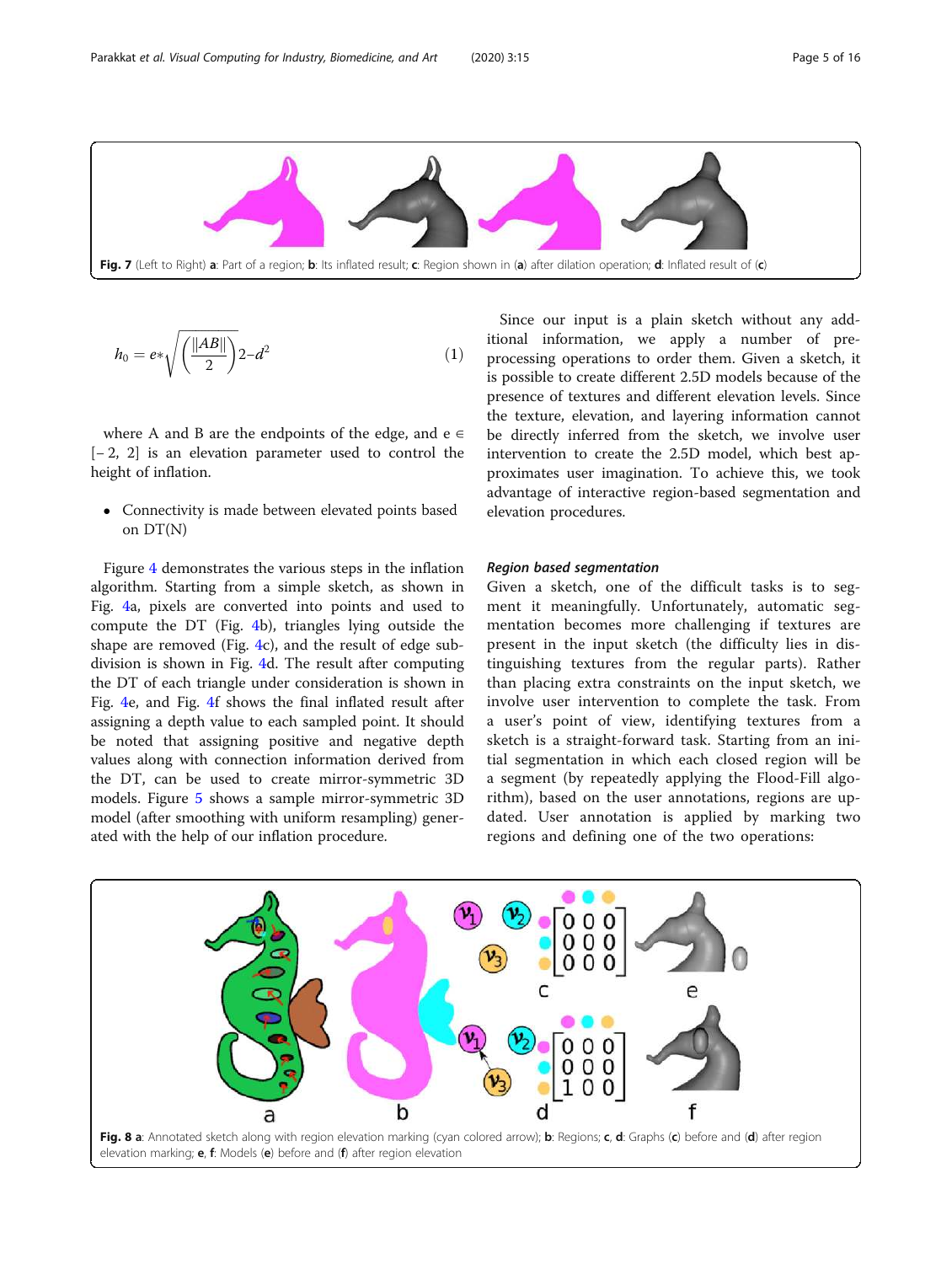<span id="page-5-0"></span>

- (1) Merging regions: Segments corresponding to the selected regions are merged (for example, removal of textures from the body of the seahorse in Fig. [6](#page-3-0)d). The red arrows in Fig. [6](#page-3-0) illustrate this operation, where we merge the regions at the end and tip of the arrow.
- (2) Separating regions: The regions are separated and considered as two independent regions (for example, separating the eye as a different region from the body of the seahorse in Fig. [6](#page-3-0)d). The blue arrow in Fig. [6](#page-3-0) illustrates this operation, where we separate the regions at the end and tip of the arrow to create two independent regions.

The user can also mark hole regions that do not require inflation. Figure [6](#page-3-0)a shows a sample sketch after automatic region segmentation and the respective segments (Fig. [6b](#page-3-0)), the user annotations on automatic segmentation and the segments after user intervention are shown in Fig. [6](#page-3-0)c and Fig. [6](#page-3-0)d.



Fig. 10 Top view of our boundary elevated model shown in Fig. 9c

Once segmentation is over, the inflation algorithm can be applied for each segment individually. However, the presence of decorative lines (small decorative line in the ear of the seahorse as shown in Fig. [7a](#page-4-0)) will leave some thin holes in the segmented result. To address this problem, before inflation, we applied a morphological thinning operation on the segmented result, which fills the gap made by decorative lines. Figure [7](#page-4-0) shows the effect of the dilation operation on the inflation result.

#### Sketch elevation

Another important property that must be considered in a 2.5D model is the relative heights. The inflated regions have to be layered appropriately, and this is a difficult task to automate. In this implementation, we employed user annotations (cyan colored arrows) to give a relative depth setting. Initially, a directed graph G is made with vertex set V, where each  $v_i \in V$  represents a region. As the user annotates, edges are made between appropriate regions (Fig. [8](#page-4-0) shows an example of this). Based on G, the height of the 2.5D model of the corresponding region is relatively set. Let vertices  $v_i$  and  $v_i$  correspond to regions  $R_i$  and  $R_j$  respectively and G has an edge from  $v_i$ to  $v_j$ , then the inflation of  $R_j$  is elevated to the projection plane defined by the maximum z-coordinate of  $R_i$ . To avoid confliction, a cycle of regions where one overlaps the other is not allowed.

The following steps are taken to elevate one region over the other:

 We first find the highest z-coordinate at each vertex of the region we are elevating, by creating an intersection between a ray along z-axis passing through the vertex with the thus far obtained 2.5D mesh.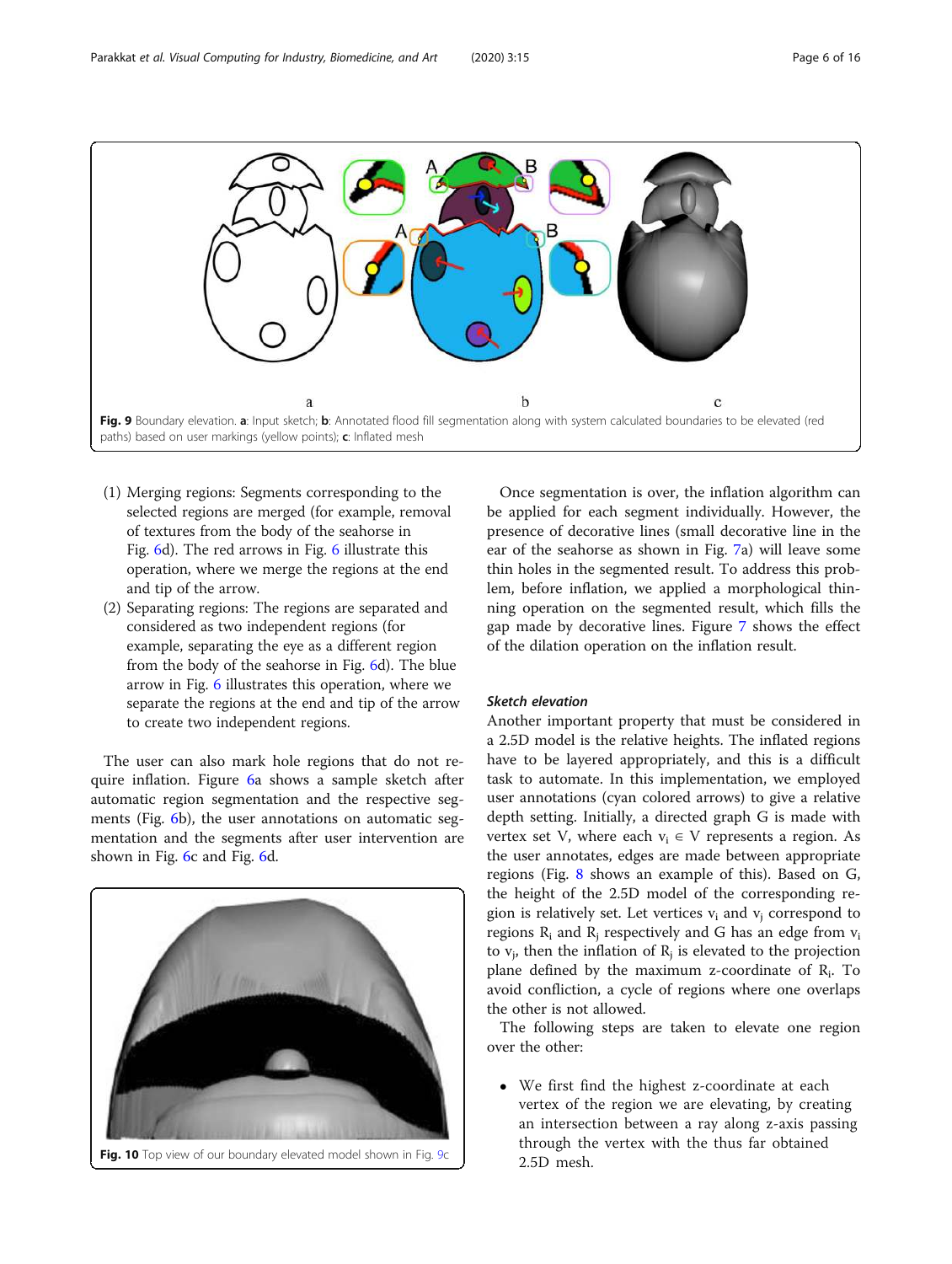<span id="page-6-0"></span>

 Among all the intersection points, the highest value is found (say  $\rm z_{0}$ ), and is used as the base height for the elevated region instead of 0, i.e., the value  $z_0$  is added to the height  $h_0$ , obtained by inflation of the region, as  $(h_0)$  as  $h(p)$  =  $h_0(p) + z_0$ .

Figures [8](#page-4-0)a-e show an annotated sketch (cyan arrow shows the elevation annotation), regions, initial graph and the graph after introducing the edge. Alongside this are the adjacency matrices, inflation of individual regions, and the final inflated mesh after elevating the eye region.

#### Boundary elevation

The strategy described above works well when the 3D model's boundary entirely lies on the projection plane. However, this may not always be the case; for example, in Fig. [9](#page-5-0), the broken part of the eggshell (highlighted) is not in the same plane as the rest of the boundary.

To handle these cases, we propose an approach that involves user input to identify such regions, and inflate them separately using the following steps:

 The user selects the start and endpoint of this boundary (say A and B), and any interior point C, to decide which path to take when going from A to B.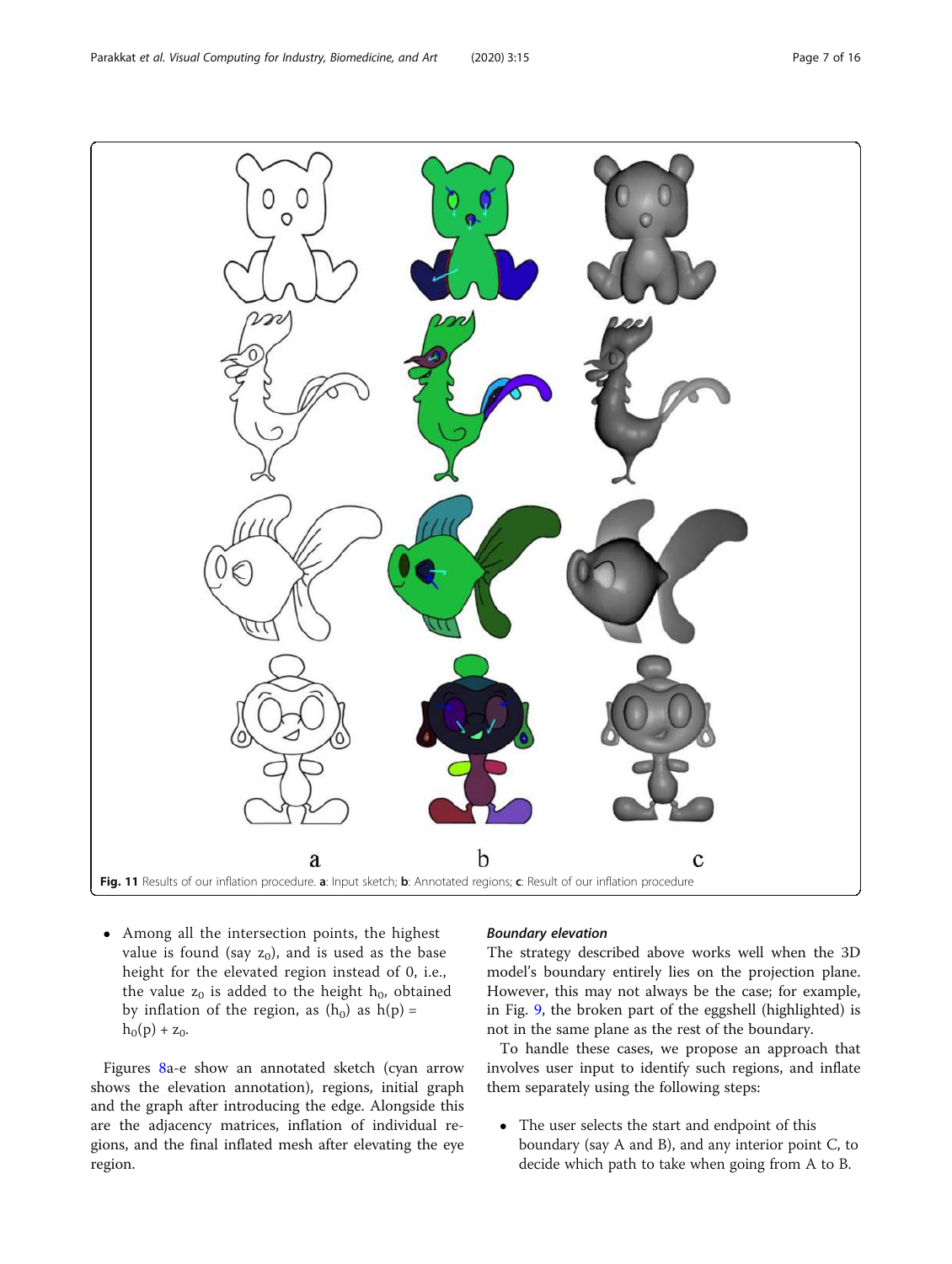<span id="page-7-0"></span>

- The boundary to be inflated is then constructed to be the shortest path from A to B via C.
- This is a curve in  $\mathbb{R}^2$ , let  $\gamma \in [0, 1]$   $\mathbb{R}^2$  $R^2$  represent the arc length parameterization, with parameter s and l represents the total length of the boundary to



be elevated. Each point on  $\gamma$  is inflated by assigning it a height h: [0, 1] R given by: it a height h:  $[0, 1]$ 

$$
h(s) = k \sqrt{\left(\frac{l}{2}\right)^2 - \left(s - \frac{l}{2}\right)^2} \tag{2}
$$

where  $k$  is a user-defined scaling variable, intuitively, this height field is semi-circular in shape, i.e., height is zero at A and B, and at a maximum when halfway between these points, it also ensures the continuous transitioning to the remaining boundary.

Figure [10](#page-5-0) shows the top view of the model in Fig. [9](#page-5-0)c, and it can be observed that the selected boundary is elevated. Some results generated using our inflation procedure are shown in Fig. [11.](#page-6-0) It should be noted that various features such as the object with holes (Buddha's ear), sharp corners (points on the chicken's comb), thin films (fin and tail of the gold fish), negatively elevated boundary (the back legs of the teddy bear) are generated using our simple approach.

The Delaunay-triangulation based inflation algorithm is easy to implement and conceptualize. Since we are directly manipulating the Delaunay-triangulation, hurdles such as computing Constrained Delaunaytriangulation without missing any important features in the input image, and pruning to find simplified symmetry axes, can be avoided. Also, since the system is intended for novice users, providing simple annotations (such as alignment and segmentation information) is better than complicated inputs such as bending strokes.

#### Shading contour generation

Digitally shading a model is simplified because of the existence of various rendering algorithms. However,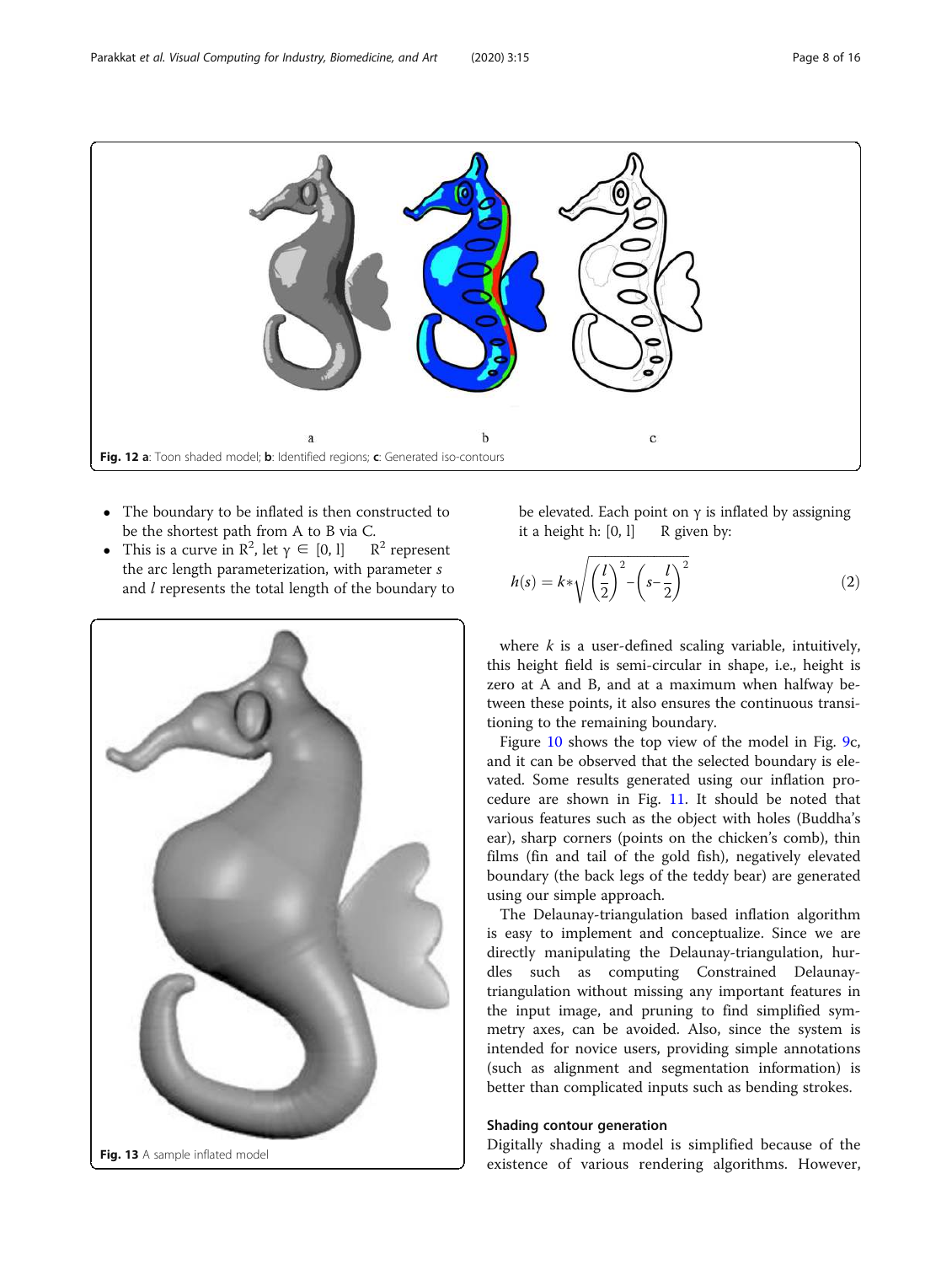<span id="page-8-0"></span>

replicating the same procedure for shading in a physical medium is difficult due to less availability of the drawing medium shades and the complexity of the procedure involved. Further, many users are not experienced with the shading procedure. To tackle these problems, the objective in this phase is to create easily understandable guidelines that a novice user can follow. From kindergarten, we are familiar with filling a given boundary with a single color. Building on this familiarity, we observed that a sketch could be divided into a different set of boundaries such that each boundary can be filled with a single color. In this phase, the sketch is initially divided into such boundaries (iso-contours) based on the inflated 2.5D mesh, and then the color to be filled inside each boundary is computed.

#### Iso-contour identification

To divide the sketch into different boundaries, the pixels in the rendered 2.5D mesh must be classified based on the intensity. To achieve this, boundaries (iso-contours) are identified from the inflated model based on the toon shading of the 2.5D model. Iso-contours are computed by applying intensity-based thresholding on the toonshaded model to divide the sketch into regions (for experimental purpose, we fixed the number of color levels of toon-shading at four). Opening followed by closing operations can be applied to individual regions, to remove the effect of small regions and to make shading easier. Figs. [12](#page-7-0)a-c show a sample toon shading (of a simple 2.5D mesh generated using our inflation algorithm as shown in Fig. [13\)](#page-7-0), identified regions (cyan, blue, green and red show different regions with decreasing level of

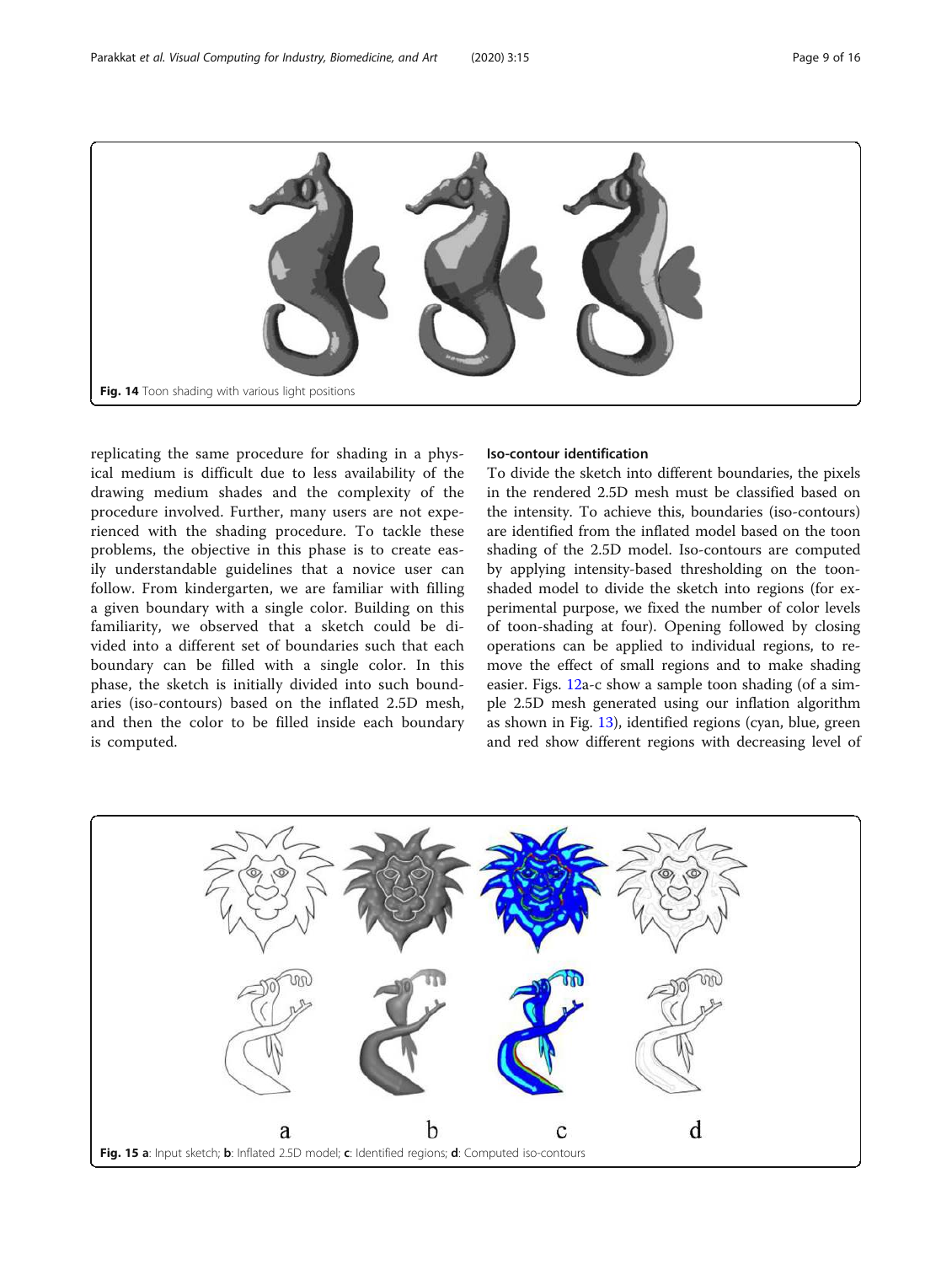<span id="page-9-0"></span>

intensities) and computed iso-contours respectively. The user can also change the light direction and its intensity to create varieties of shading effects. Figure [14](#page-8-0) shows the effect of toon shading for various light positions (For more information regarding the camera's auto-exposure control, we refer the readers to refs. [[28](#page-15-0)–[31](#page-15-0)].). Some isocontours generated using our algorithm, along with the corresponding sketch, inflated model, and identified regions are shown in Fig. [15](#page-8-0).

#### Color computation

Once the iso-contours have been computed, the colors to be filled in each boundary are identified using the following steps:

- The user digitally fills the sketch boundaries with some solid colors using a procedure similar to floodfill.
- The solid color pixels are transformed into its dark and light shades according to the iso-contour it belongs to. A pixel is replaced by following the shades, meaning lighter, same, dark, and darkest shades if it

lies in cyan, blue, green, and red areas (as shown in Fig. [12](#page-7-0)b), respectively.

Let the Red Green Blue colors of a pixel in a digitally colored sketch be  $(R_1, G_1, B_1)$ , the red component of the lighter shade is computed using the equation:

$$
R_l = R_1 + (255 - R_1) * tf \tag{3}
$$

where  $tf$  is the tint factor. Using the same equation by replacing  $R_1$  by  $G_1$  and  $B_1$ , the green and blue components of the pixel are computed respectively. As the value of tf increases, the tint becomes lighter and lighter and eventually becomes white when  $tf = 1$ . For experimental purposes, tf is set to 0.75. Similarly, the red component of the dark shade is computed using the equation:

$$
R_d = R_1 * (1 - sf) \tag{4}
$$

where sf is the shade factor. The  $R_1$  is replaced by  $G_1$ and  $B_1$  respectively to find the green and blue component of the pixel. As the value of sf increases, the shade

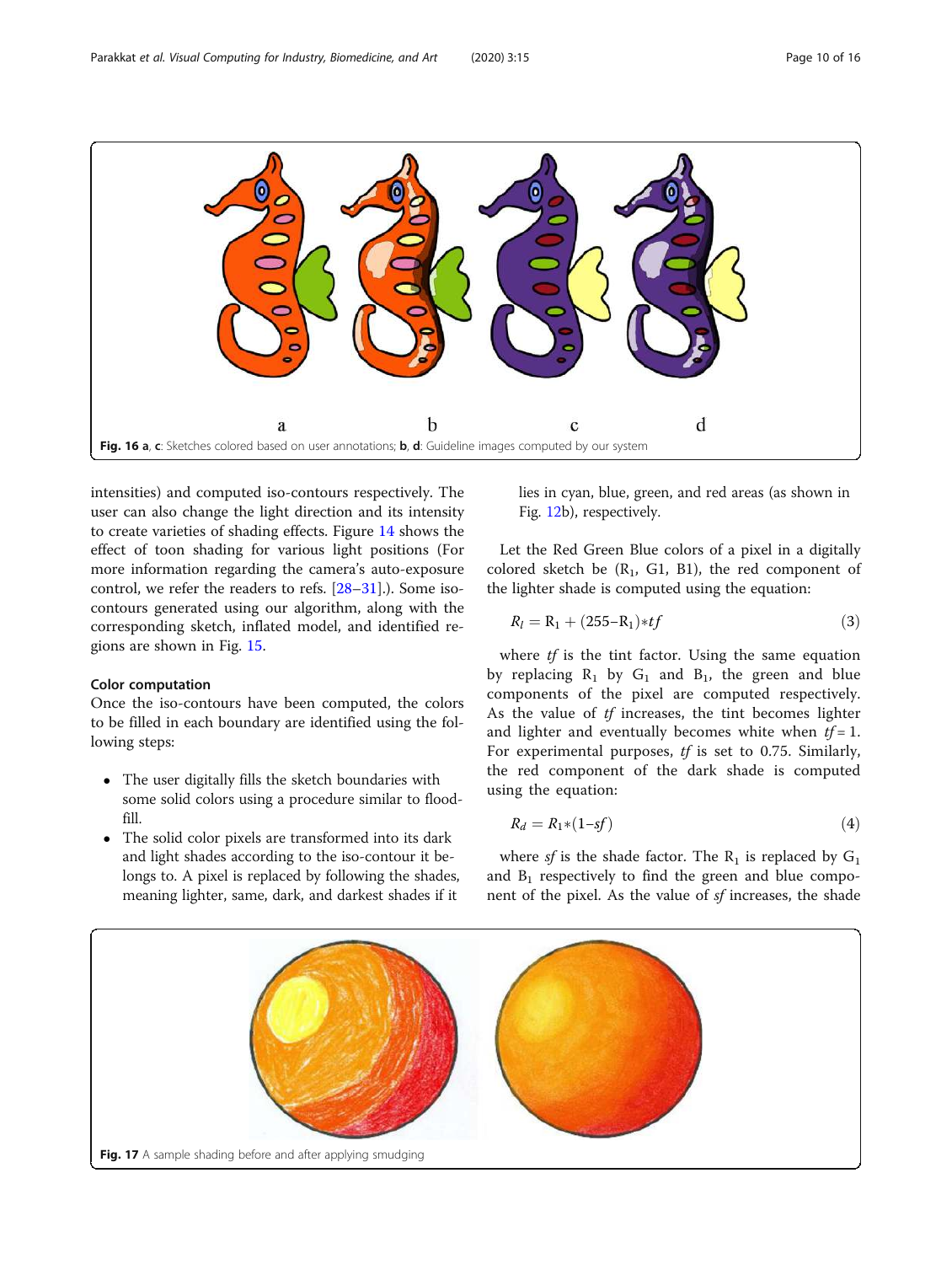

becomes darker and eventually becomes black when  $sf =$ 1. For experimental purposes, sf is set to 0.4. The same equation is also used for the darkest shade computation by setting  $sf = 0.75$ .

Figure [16](#page-9-0) shows two sample colored sketches (based on user annotation) along with region-based shades computed by our system.

#### Mixed reality interface

Once the iso-contours and shades are computed, this is delivered to the user. Since it is complicated for the user to translate the image and/or copy it directly to paper, we provide a mixed reality interface to simplify the task. Initially, the guidelines containing iso-contours and shades are copied to a guideline-image.

The guideline-image is then projected to the surface containing the sketch. This projection of iso-contours onto the sketch has various advantages, like the ability to quickly scale the iso-contours to fit sketches of various sizes, it is also cost-effective and easily available. Once the transparent iso-contours and respective colors are projected onto the screen, users are asked to fill each contour with the appropriate color. Once coloring is complete, according to their expertise level, they smudged boundaries to give a smooth transition of colors between contours. A sample shading before and after smudging the boundaries are shown in Fig. [17](#page-9-0). To handle the mismatch between the size of the projected guideline-image and the original image (e.g., an image in a sketchbook), we provided a scaling tool in which the user can adjust the size of the guideline-image until it fits the sketch perfectly. Once the transparent guidelineimage is projected onto the sketchbook, users are asked to fill each contour with the appropriate color. The setup works well if the position of the sketchbook is fixed. The coloring task becomes cumbersome if the sketchbook position is fixed. To overcome this uneasiness and to provide more flexibility, we must track the position of the sketch. To facilitate the tracking, we made use of the positioning markers of quick response (QR) codes (markers are shown in Fig. 18).

Our experimental setup consists of a low-cost projector, a mobile, and a laptop (Fig. 19). The need for a laptop can be avoided by creating a standalone mobile application. The projector is placed perpendicular to the

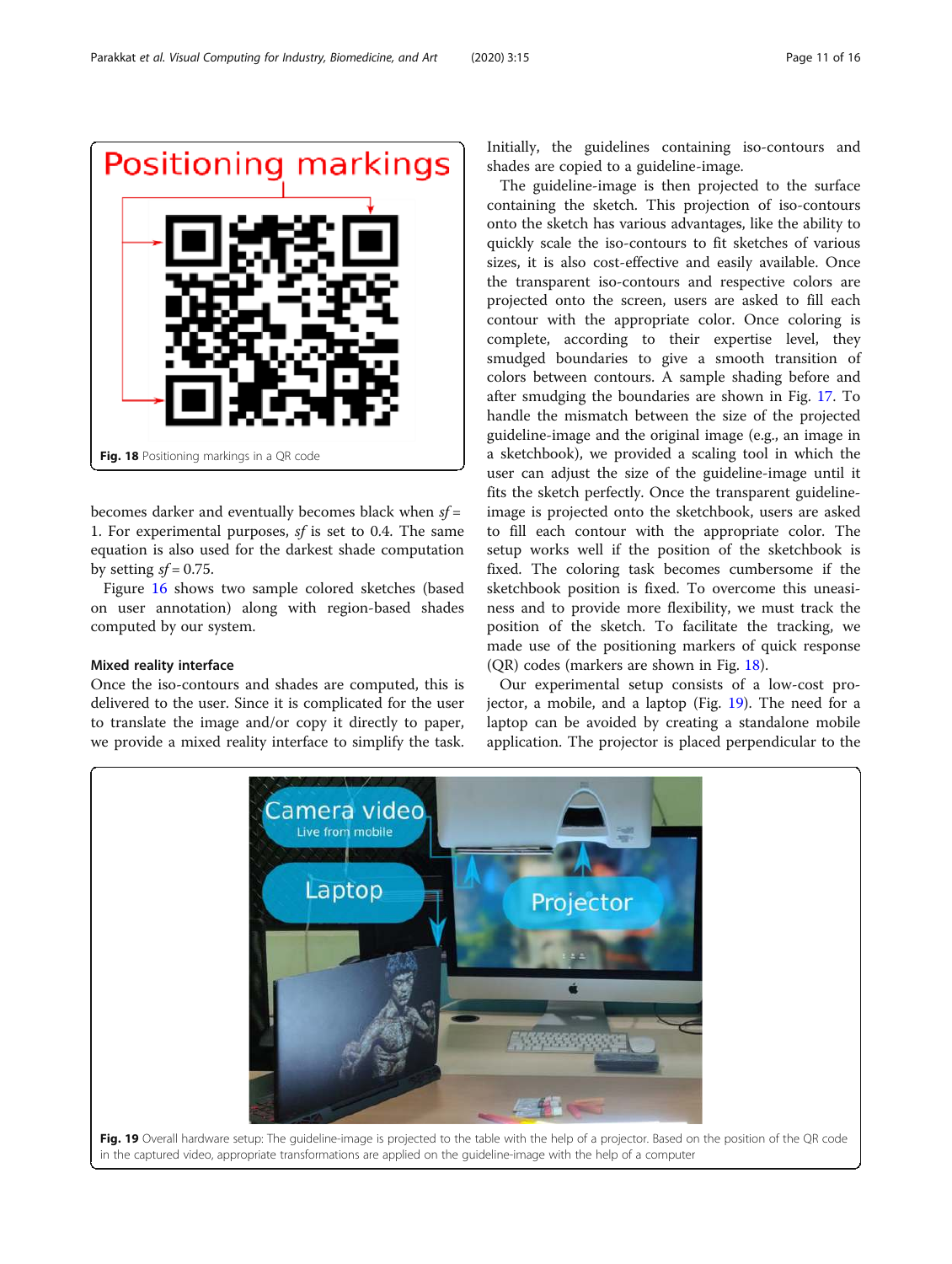<span id="page-11-0"></span>

drawing board with the mobile appropriately placed to capture the entire projection screen (both are kept in such a way that the QR codes are readable from the video feed). Once the hardware components are correctly placed, the guideline image is projected onto the shading surface. However, the user must keep the paper sketch stable to avoid the mismatch of alignment between the projected guideline image and the paper sketch. This is a major constraint that restricts user freedom. To overcome this issue, we proceeded with the

following steps to facilitate real-time tracking of the paper sketch:

- The guideline image is projected to the drawing surface.
- Since the resolution of the mobile and projector are different, the projection area alone is extracted from the video and resized to fit the projector resolution.
- The QR codes which are placed on the diagonal ends of the A4 sized sketch are located.

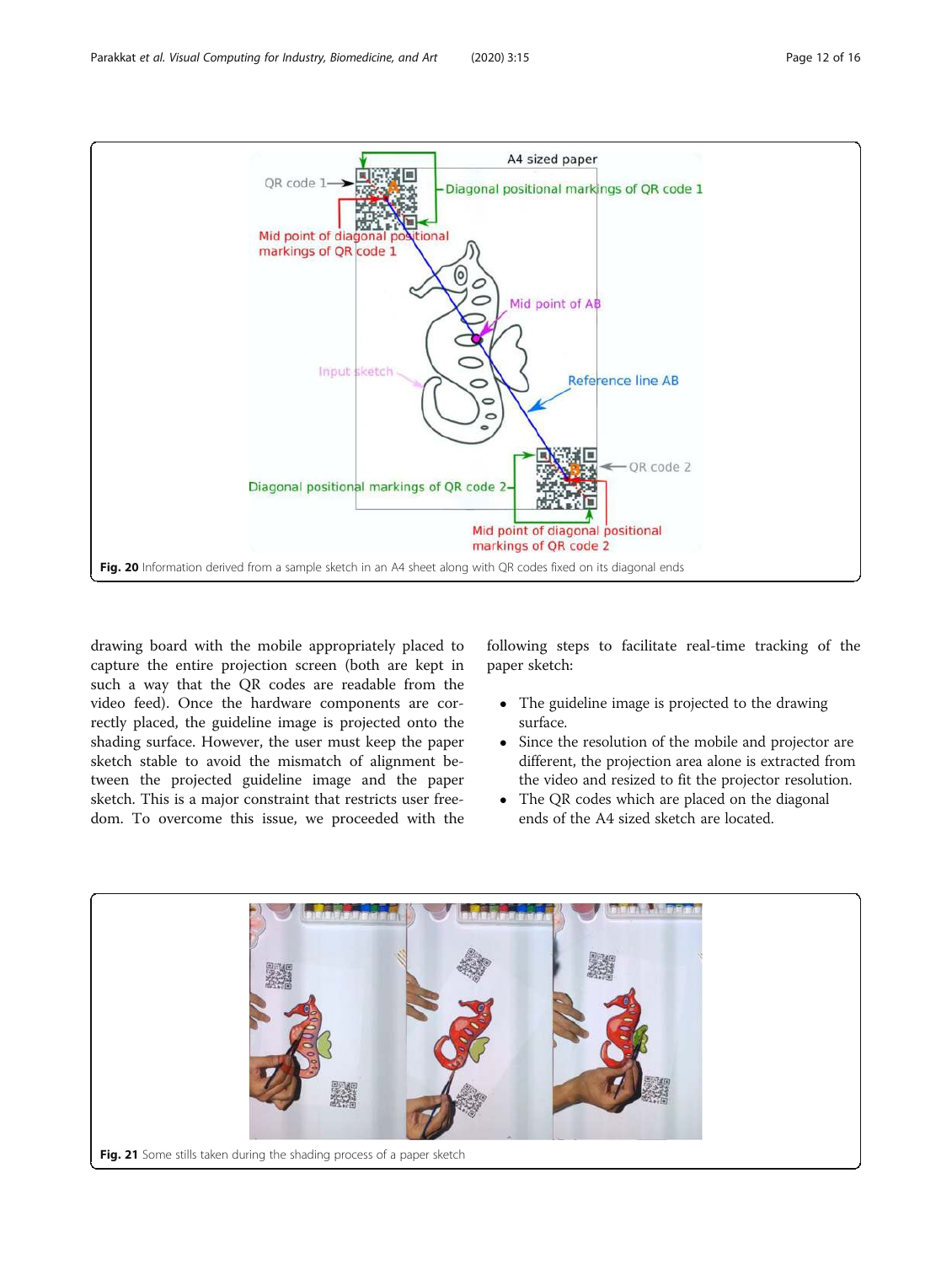

- With easy translate and scale functions, the user is asked to align the guideline-image to the paper sketch.
- The scaled and translated guideline image is resized based on the distance between QR codes.
- For each of the identified QR codes, the diagonal positional markings are identified by taking the two farthest markings.
- Once aligned, the reference line AB is constructed where A and B are the middle points of the identified diagonal markings of each QR code. Figure [20](#page-11-0) shows a sample reference line on a sample sketch along with other related information.
- The position of A and B are monitored continuously until it deviates from the previous frame of video, and the guideline image is placed appropriately.

These steps make sure that the guideline image is always correctly aligned over the paper sketch, even if we move it. To avoid unnecessary transformations that might happen to the guideline image due to the missing QR code position (if either of the QR codes is blocked from the camera), transformations are applied only when both QR codes are visible in the video feed. During the user study, users were instructed to always keep the paper sketch inside the area lit by the projector and not to keep the hand/head over QR code for a long time. Since we are taking the video at a rate of 30 fps, we are not expecting the user to make a sudden 180 rotation to ensure our system works smoothly. Figure [21](#page-11-0) shows a few instances from a user operating our system to create shades to a paper sketch. It can be observed that the guideline image is properly aligned over the paper sketch, even on different orientations. The system provides value irrespective of the shading medium used since the procedure is the same. Figure 22 shows a paper sketch colored with different mediums (pastel, watercolor, pencil, respectively). Shading applied to the sketches shown in Fig. [11](#page-6-0) using our system is illustrated in Fig. 23. The result of shading provided by various users with the help of our shading assistant is shown in Fig. [24.](#page-13-0)

Taking advantage of the scalability of the projector, by appropriately placing QR markers and the projector, we created a large portrait of size  $565$  mm  $\times$  720 mm with proper shading. This took approximately 2 h to complete. Figures [25](#page-13-0)a-d show various stages during the shading procedure and Fig. [25e](#page-13-0) shows the final shaded sketch.

#### Conclusion, limitations and future works

We have demonstrated a new approach to assist users in shading a paper sketch (without the availability of

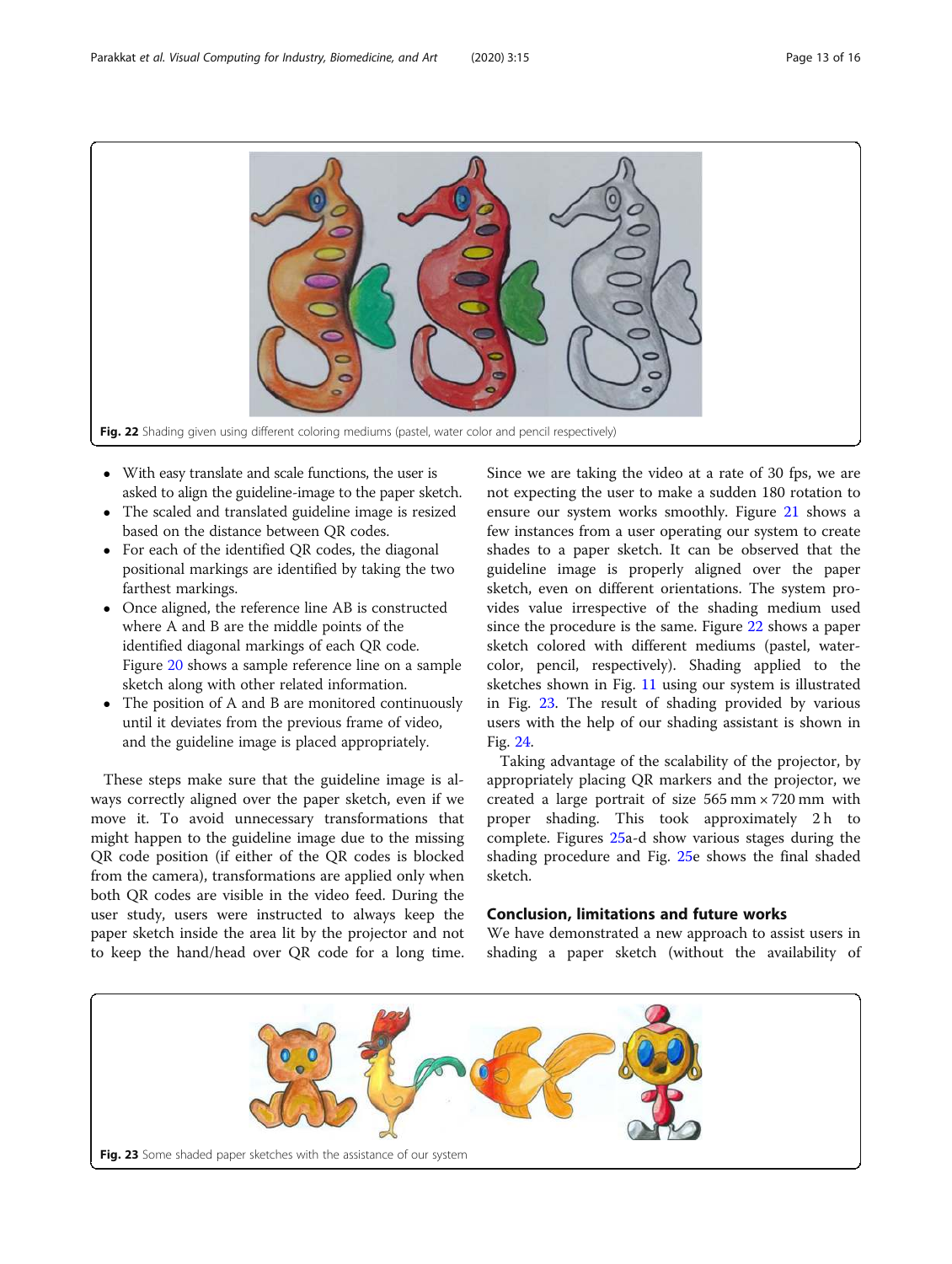<span id="page-13-0"></span>

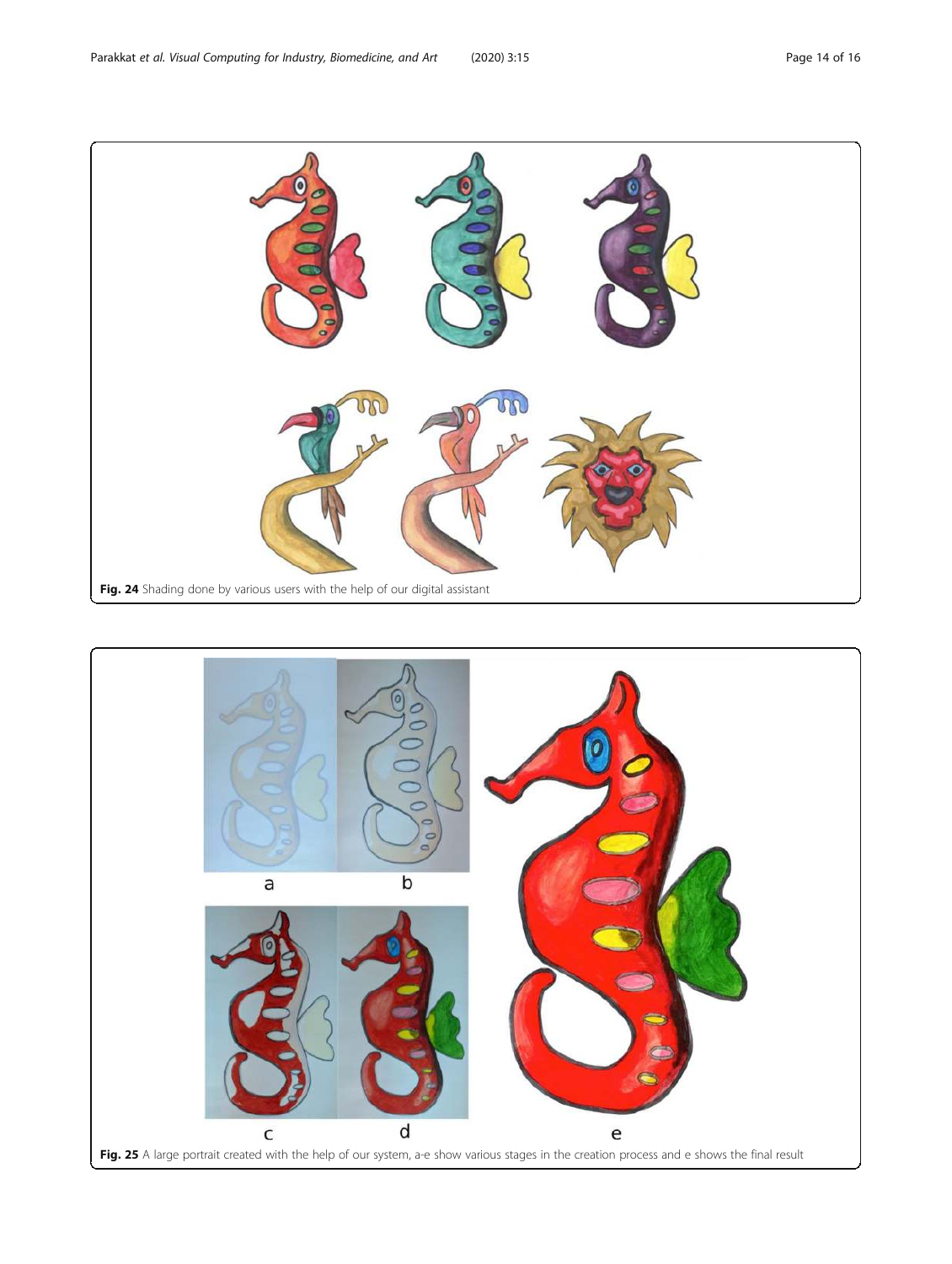<span id="page-14-0"></span>shading information). The proposed system is targeted towards unskilled users to provide an artistic feel to the sketch. Our system initially creates a 2.5D representation from the sketch with the help of a few user-generated strokes and is further used for computing iso-contours and appropriate colors. We found that the proposed system increased the ability of users to create artistic shading with 3D look-alike cues. Our system can also be used for creating large portraits (Fig. [25](#page-13-0)).

Even though our system is easy to use, it has a few limitations. For example, we require some user interaction to create a 2.5D representation. Further, we assume the shapes have elliptical cross-sections (which is a limited subset). One of the interesting future directions could be to generalize 2.5D modeling by including varying cross-sectional objects. Though our system provides the color to be filled in each iso-contour, it does not provide information about the color combinations to be used to create the shade, which is sometimes a difficult task for first time users. Thus, the system could be improved by implementing this detail.

#### Supplementary information

Supplementary information accompanies this paper at [https://doi.org/10.](https://doi.org/10.1186/s42492-020-00049-7) [1186/s42492-020-00049-7](https://doi.org/10.1186/s42492-020-00049-7).

#### Additional file 1: Video.

#### Abbreviations

2D: 2-Dimensional; 3D: 3-Dimensional; 2.5D: 2.5-Dimensional; DT: Delaunay triangulation; QR code : Quick response code

#### Acknowledgements

Not applicable.

#### Authors' contributions

All authors read and approved the final manuscript.

#### Funding

Not applicable.

#### Availability of data and materials

Please contact the corresponding author for data requests.

#### Competing interests

The authors declare that they have no competing interests.

#### Received: 12 December 2019 Accepted: 30 April 2020 Published online: 08 June 2020

#### References

- 1. Laviole J, Hachet M (2012) PapARt: interactive 3D graphics and multi-touch augmented paper for artistic creation. Paper presented at the 2012 IEEE symposium on 3D user interfaces, IEEE, Costa Mesa, 4-5 march 2012. [https://](https://doi.org/10.1109/3DUI.2012.6184167) [doi.org/10.1109/3DUI.2012.6184167](https://doi.org/10.1109/3DUI.2012.6184167)
- 2. Shilkrot R, Maes P, Paradiso JA, Zoran A (2015) Augmented airbrush for computer aided painting (CAP). ACM Trans Graph 34(2):19. [https://doi.org/](https://doi.org/10.1145/2699649) [10.1145/2699649](https://doi.org/10.1145/2699649)
- 3. Rivers A, Adams A, Durand F (2012) Sculpting by numbers. ACM Trans Graph 31(6):157. <https://doi.org/10.1145/2366145.2366176>
- 4. Liu LJ, Ceylan D, Lin C, Wang WP, Mitra NJ (2017) Image-based reconstruction of wire art. ACM Trans Graph 36(4):63. [https://doi.org/10.](https://doi.org/10.1145/3072959.3073682) [1145/3072959.3073682](https://doi.org/10.1145/3072959.3073682)
- 5. Song P, Wang XF, Tang X, Fu CW, Xu HF, Liu LG et al (2017) Computational design of wind-up toys. ACM Trans Graph 36(6):238. [https://doi.org/10.1145/](https://doi.org/10.1145/3130800.3130808) [3130800.3130808](https://doi.org/10.1145/3130800.3130808)
- 6. Li XY, Shen CH, Huang SS, Ju T, Hu SM (2010) Popup: automatic paper architectures from 3D models. ACM Trans Graph 29(4):111. [https://doi.org/](https://doi.org/10.1145/1778765.1778848) [10.1145/1778765.1778848](https://doi.org/10.1145/1778765.1778848)
- 7. McCrae J, Umetani N, Singh K (2014) FlatFitFab: interactive modeling with planar sections. Paper presented at the 27th annual ACM symposium on user interface software and technology. ACM, Hawaii. [https://doi.org/10.](https://doi.org/10.1145/2642918.2647388) [1145/2642918.2647388](https://doi.org/10.1145/2642918.2647388)
- 8. Agrawal H, Umapathi U, Kovacs R, Frohnhofen J, Chen HT, Mueller S, et al (2015) Protopiper: physically sketching room-sized objects at actual scale. Paper presented at the 28th annual ACM symposium on user interface software & technology, ACM, Charlotte, 11-15 November 2015. [https://doi.](https://doi.org/10.1145/2807442.2807505) [org/10.1145/2807442.2807505](https://doi.org/10.1145/2807442.2807505)
- 9. Igarashi Y (2011) Deco: a design editor for rhinestone decorations. IEEE Comput Graph Appl 31(5):90–94. <https://doi.org/10.1109/MCG.2011.73>
- 10. Igarashi Y, Mitani J (2014) Weavy: interactive card-weaving design and construction. IEEE Comput Graph Appl 34(4):22–29. [https://doi.org/10.1109/](https://doi.org/10.1109/MCG.2014.77) [MCG.2014.77](https://doi.org/10.1109/MCG.2014.77)
- 11. Igarashi Y, Igarashi T, Mitani J (2016) Computational design of iris folding patterns. Computat Vis Media 2(4):321–327. [https://doi.org/10.1007/s41095-](https://doi.org/10.1007/s41095-016-0062-4) [016-0062-4](https://doi.org/10.1007/s41095-016-0062-4)
- 12. Prévost R, Jacobson A, Jarosz W, Sorkine-Hornung O (2016) Large-scale painting of photographs by interactive optimization. Comput Graphics 55: 108–117. <https://doi.org/10.1016/j.cag.2015.11.001>
- 13. Clark A, Dünser A, Grasset R (2011) An interactive augmented reality coloring book. Paper presented at the SIGGRAPH Asia 2011 emerging technologies, ACM, Hong Kong, 12-15 December 2011. [https://doi.org/10.](https://doi.org/10.1145/2073370.2073394) [1145/2073370.2073394](https://doi.org/10.1145/2073370.2073394)
- 14. Magnenat S, Ngo DT, Zünd F, Ryffel M, Noris G, Rothlin G et al (2015) Live texturing of augmented reality characters from colored drawings. IEEE Trans Vis Comput Graphics 21(11):1201–1210. [https://doi.org/10.1109/TVCG.2015.](https://doi.org/10.1109/TVCG.2015.2459871) [2459871](https://doi.org/10.1109/TVCG.2015.2459871)
- 15. Parakkat AD, Joshi SA, Pundarikaksha UB, Muthuganapathy R (2017) Sketch and shade: an interactive assistant for sketching and shading. In: proceedings of the symposium on sketch-based interfaces and modeling, ACM, California, Los Angeles, 29-30 July 2017. [https://doi.org/10.1145/](https://doi.org/10.1145/3092907.3122799) [3092907.3122799](https://doi.org/10.1145/3092907.3122799)
- 16. Crayola Color Alive (2019). <http://www.crayola.com/>. Accessed 12 Nov 2019
- 17. Chromville (2019). [https://chromville.com/.](https://chromville.com/) Accessed 12 Nov 2019
- 18. Color and play (2019). [http://www.onlycoloringpages.com/.](http://www.onlycoloringpages.com/) Accessed 12 Nov 2019
- 19. Feng LL, Yang XB, Xiao SJ (2017) MagicToon: a 2D-to-3D creative cartoon modeling system with mobile AR. Paper presented at 2017 IEEE virtual reality, IEEE, Los Angeles, 18-22 march 2017. [https://doi.org/10.1109/VR.2017.](https://doi.org/10.1109/VR.2017.7892247) [7892247](https://doi.org/10.1109/VR.2017.7892247)
- 20. Flagg M, Rehg JM (2006) Projector-guided painting. Paper presented at the 19th annual ACM symposium on user interface software and technology, ACM, Montreux, 15-18 October 2006. [https://doi.org/10.1145/1166253.](https://doi.org/10.1145/1166253.1166290) [1166290](https://doi.org/10.1145/1166253.1166290)
- 21. Anjyo KI, Wemler S, Baxter W (2006) Tweakable light and shade for cartoon animation. Paper presented at the 4th international symposium on nonphotorealistic animation and rendering, ACM, Annecy, 5-7 June 2006. <https://doi.org/10.1145/1124728.1124750>
- 22. Todo H, Anjyo KI, Baxter W, Igarashi T (2007) Locally controllable stylized shading. ACM Trans Graph 26(3):17. [https://doi.org/10.1145/1276377.](https://doi.org/10.1145/1276377.1276399) [1276399](https://doi.org/10.1145/1276377.1276399)
- 23. Hudon M, Pagés R, Grogan M, Ondřej J, Smolić A (2018) 2D shading for cel animation. Paper presented at the joint symposium on computational aesthetics and sketch-based interfaces and modeling and non-photorealistic animation and rendering, ACM, British Columbia, 17-19 august 2018. [https://](https://doi.org/10.1145/3229147.3229148) [doi.org/10.1145/3229147.3229148](https://doi.org/10.1145/3229147.3229148)
- 24. Panotopoulou A, Paris S, Whiting E (2018) Watercolor woodblock printing with image analysis. Comput Graphics Forum 37(2):275–286. [https://doi.org/](https://doi.org/10.1111/cgf.13360) [10.1111/cgf.13360](https://doi.org/10.1111/cgf.13360)
- 25. Igarashi T, Matsuoka S, Tanaka H (1999) Teddy: a sketching interface for 3D freeform design. Paper presented at the 26th annual conference on